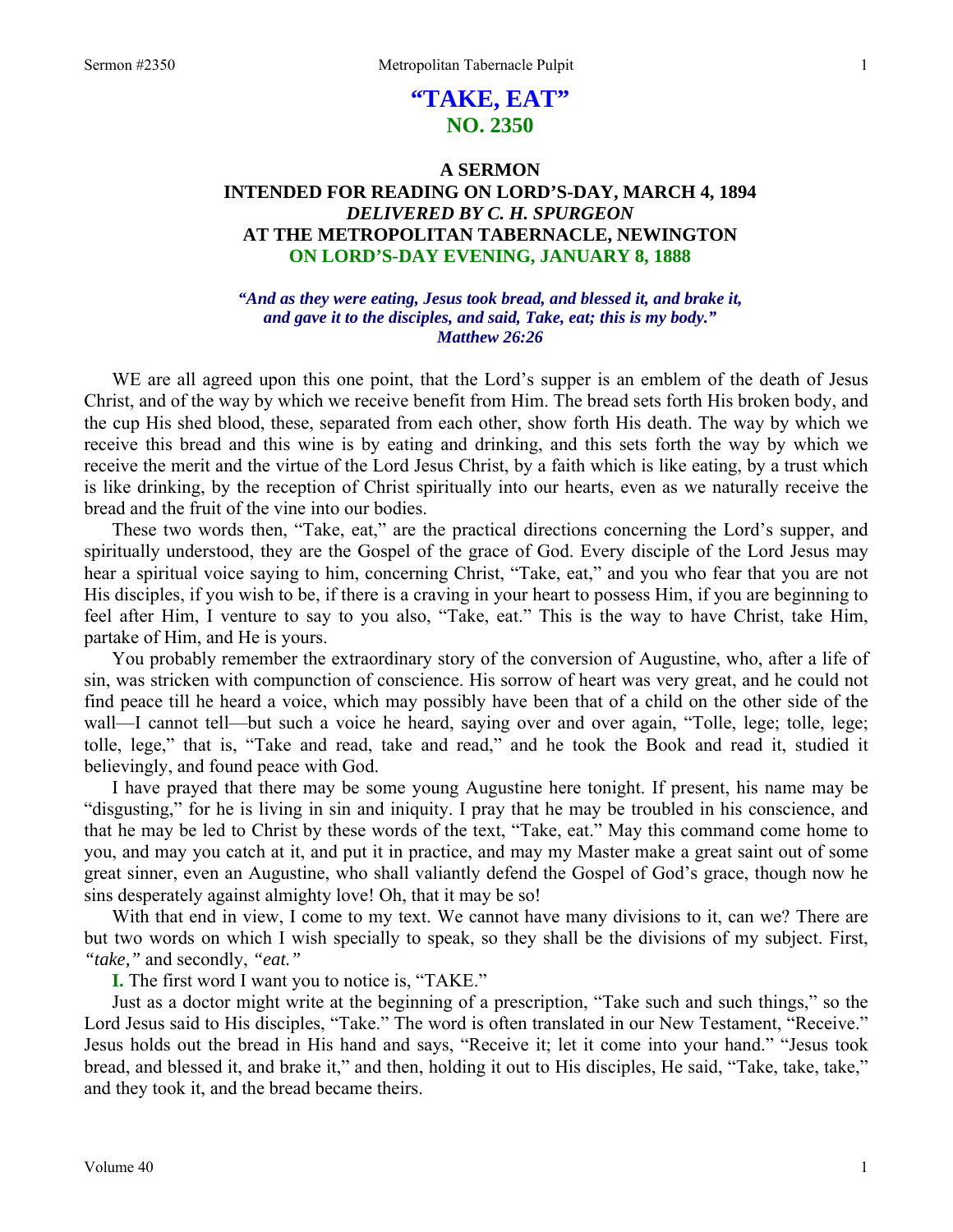This is the way that saints get blessings, they take them. This is the way that sinners also get blessings, by the grace of God, they take them. They do not make them, nor earn them, nor deserve them, but they take them. Jesus Christ says to them, "Take," and they obey His voice and take.

Nobody at the table said, "Lord, I dare not take." But when Jesus said, "Take," they took. Nobody said, though perhaps everybody felt, "I am not worthy to take," but as Jesus said, "Take," they took. It is always the best plan to accept any good thing that is offered to you. If you are a very poor man and anyone offers you a shilling, I venture to give you this piece of advice, you take it! Do not stand and say to him, "My dear sir, I think that indiscriminate charity is wrong, you have never inquired into my character, you do not know whether I really am one of the unemployed."

If there is a shilling held out to you, my friend, you had better take it. If you are very hungry, and there is bread about, you had better eat it if it is given to you. If it is freely presented to you, freely take it. If that were my case, I would ask no questions, not only for conscience's sake, but for my necessity's sake, and especially would I do so when, by the grace of God, the gift is presented to me by the Lord Jesus Christ. If He says, "Take," I will take.

There is nothing freer than a gift, surely, except that perhaps I should be freer to take than I might be to give, for our poor natures are contracted, and we may not always be free in giving, but surely, even selfishness might make us free in taking. A holy desire for your own good, and your own salvation, might prompt you to say, "Ay, Lord, if Thou dost freely give, I without question will freely take!"

And I do not suppose that the Master stood holding that piece of bread to Peter for half-an-hour. He said, "Take," and Peter took it. "Take," He said to John, and John took it. "Take," He said to Philip, and Philip took it at once. Blessed are they who accept Christ the first time they hear about Him. Blessed are all they who accept Him at all, but thrice blessed are they who, when He says, "Take," through His grace, promptly answer, "Ay, Lord, that I will, and thank You too, most heartily!" Remember those words that we have so often sung—

> *"Life is found alone in Jesus, Only there 'tis offered thee— Offer'd without price or money, 'Tis the gift of God sent free; Take salvation, Take it* **now***, and happy be.*

I anticipate that someone will say, "Am I then to have Jesus Christ by only taking Him?" Just so. Do you need a Savior? There He is, take Him. Do you desire to be delivered from the power of sin? He can deliver you, take Him to do it. Do you desire to lead a holy, godly life? Here is One who can wash you and enable you to live thus.

Take Him, He is as free as the air, you have no more to pay for Christ than you have to pay for the next breath that goes into your lungs. Take Him in, take Him in, that is all that you have to do. If I hear you say, "I can hardly think that I, a poor unworthy sinner, such as I am, and just as I am, may take Christ," I answer—That is the Gospel which I have to give you, for Jesus said, "Take, eat."

The Lord Jesus said to His disciples, "Take, eat; this is my body." Well then, first of all, see how free Christ must be to sinners, because *He had a body*. Once He had no body, the blessed Son of God was pure spirit, but He condescended to be born of Mary. I think I see Him as an infant cradled in the manger. The Lord of all stooped so low that He hung upon a woman's breast, and allowed Himself to be swaddled like any other babe.

The Lord of life and glory has taken human nature, He lives at Nazareth as a child. He grows up as a laboring man, the reputed Son of a carpenter. Working man, your God became a Carpenter for you! Take Him. Surely, the very fact that He came amongst men and took a body like our own should encourage us to feel that we may freely take Him. His name is Immanuel, God with us, and if He be God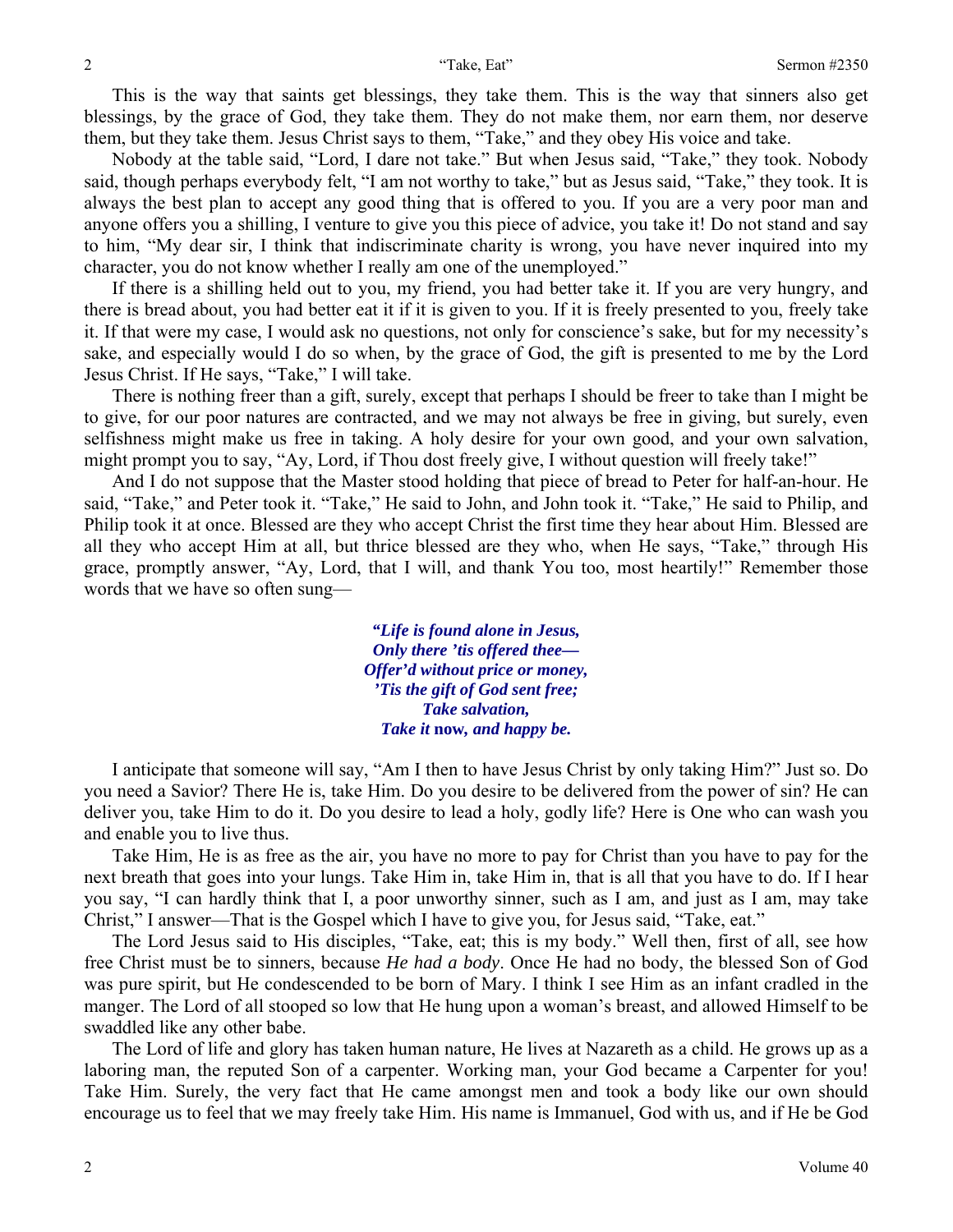with us, bone of our bone, flesh of our flesh, if He has come so far to bless us, let us not doubt that we may freely take what He has come to bring.

Having taken a body, moreover, remember next, that *in that body He suffered*. If I had to tell you that Jesus Christ *would* die to redeem you, I should perhaps try your faith, but when I have to tell you that He has died, that the work of your redemption is accomplished, that Jesus cried, "It is finished," ere He bowed His head, and gave up the ghost, that to the utmost farthing He has paid your debt, and borne your sins in His own body on the tree, this is good news indeed, for it leads me further to say that if He has done all this and died, "the just for the unjust, to bring us to God," we may freely take Him, depend upon that.

God has set forth His Son to be the propitiation for sin, therefore let us hear Him say, "Take, take, take," and let us take what is so freely presented to us.

My dear friends, remember also that, as Jesus Christ had a body, and in that body died, *the object of that death must be outside of Himself*. He could not have become a man to gain anything by it. He could not have died for any purpose that had to do with His own glory alone. He was under no necessity to veil the splendors of His Godhead in a mortal body, and in that body to die, so He must have died for other people, therefore, take Him, take Him!

Do you not see that these fruits are not on the tree for the tree itself, but for the passerby who, being hungry, may lift his hand, and take and eat? Oh, that you might have the sense to see that Christ, for sins not His own, has died to atone, and that therefore, you may take Him and take Him most freely!

Besides, *Jesus Himself gives what we are bidden to take*. Note how this verse runs, "Jesus took bread, and blessed it, and brake it, and gave it to the disciples, and said, Take, eat." What Jesus gives, you may truly take. I may not go and take another man's goods, but I may take what He gives me. If I were arrested for stealing something, and I could truly say, "This man gave it to me," I should be no thief, should I? And if Jesus Christ gives you grace, and you do take it, you are no thief, in fact, no man ever does lay hold on Christ without a lawful right to do so.

If a dog runs into a butcher shop and steals a joint of meat, the butcher may perhaps take it from him, and not let him eat what he has stolen, but there was never a dog of a sinner who came and laid hold on Christ's mercy, and then Christ took it away from him. Take it, sinner, and you have secured it, if you dare to seize it, God makes the seizing by faith to be a proper thing, for He bids you do it. You can never have any right to Christ except this right, that He does freely give to those who need, according to the riches of His grace. Wherefore, hear this word which says, "Take, take, take." Receive, accept, grasp, appropriate, take.

Jesus Christ, when He said to His disciples, "Take," was their Master, and *Christ's word was law to the disciples*. There was not one of them who could have said, "I will not take," without being guilty of disobedience.

Oh, that some poor soul here tonight would say, "Is there a Savior? Then I will have Him, I will take Him." May the Spirit of infinite love move upon your mind to make you say, as by a kind of holy desperation, "I will even now take Him. Whether I may or may not, I will take Him. Though my sense of sin says, 'You must not,' and though the devil says, 'You dare not,' yet I will take Him. I do believe, I will believe, I must believe that Jesus died for me, and I will take Him to be my Savior, I will rest myself wholly and alone on Him!"

If you do this, you shall never perish, for to you and to everyone who is Christ's disciple, or who will become His disciple, there comes this word of command, "Take, take, take, take, take." Oh, blessed news and sweet command, may the divine Spirit lead you now to obey it, and to take Christ as your Savior!

**II.** The second head of the sermon is, EAT, "Take, eat."

Eating is such a very simple thing that I do not think I shall try to explain it. Go home to your supper and you will understand it, every hungry man, nay, every living man, knows what it is to eat. Well, what is eating?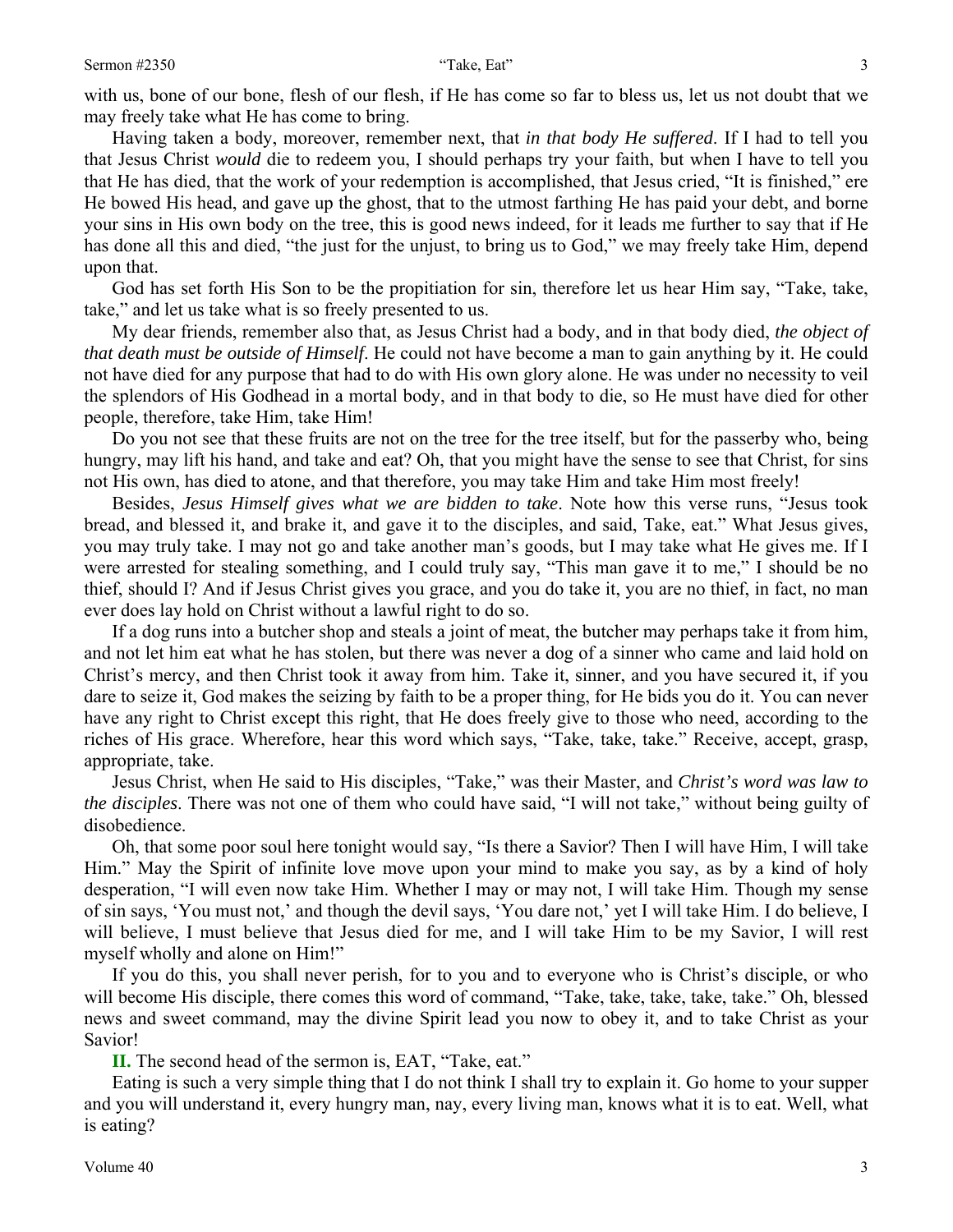To eat is *the innermost kind of reception*. It is taking into your very self the food set before you. Well now, take Christ, you who are His disciples, take Christ Himself, His work, His blood, His righteousness, take them right into you. Say, "This is for me, I take it for myself." I have no partner in anything I eat, what I have eaten, I have eaten for myself. You cannot eat for your wife or your child, you have to do that for yourself.

Now, dear heart, be brave enough to take Christ all to yourself! Say, "This dying Savior is mine, this risen Savior is mine. I hope that multitudes of others will have Him, but as for myself, I am going to have Him." When I eat, I am doing an action for myself, it must be so. And now, by faith, I take this blessed Son of God, who became man, living, dying, risen, I take Him for myself unto myself. I beseech you to do that tonight.

"It is a selfish action," you say. Ah, but it is a necessary action! You have personally sinned and you must personally take Christ. You are personally hungry and you must personally eat. Who is to condemn you for that? You cannot act unselfishly towards others if you do not yourself eat, because you will not long be alive to be either selfish or unselfish. See to this then. "Take, eat." Receive Christ by the innermost kind of reception.

Eating is also *a very familiar kind of reception*. It is a thing that can be as well performed by a working man as by a nobleman, indeed I think it is often better done by the working man than by the nobleman. How they *can* eat, some of them! And how simple hearted people, when they come to Christ, *can* eat! If you want to see eating, do not bring "my lord and my lady" to the choice dainties of a feast, but invite a lot of poor, hard working men, I mean men who have not had sufficient to eat for a month, and there are plenty of that sort about. Set them down to a good joint of meat, and see how they will eat.

Eating is a very familiar kind of action, and therefore, we say, concerning the great salvation of Jesus Christ, "Take, eat," take Him right into you, you can do this as you take your meals, as you hungry, famished ones devour your food, so take in the Lord Jesus Christ, trusting Him, receiving Him into yourself and saying, "He is, He shall be altogether mine."

Now, when food is to be eaten, it is not only taken in, but *it has to be masticated*. It is in the mouth, and it is turned over and over so that the flavor of it is discerned. Now in this way, think much of the Lord Jesus Christ and His redeeming work. Read, mark, learn, and inwardly digest the truth. If you feel that you cannot believe, think much of what is to be believed, and of Him in whom you are to believe. That mastication will be an admirable way of feeding upon the heavenly food.

Jesus died for sinners. Jesus died for sinners, Jesus died in the room and place and stead of sinners. Masticate that great truth, and turn it over and over, chew that great doctrine with the teeth of your thought until you get the very marrow and essence of it into your soul.

Then there is *an inward assimilation* that goes on with food. Passing into our innermost parts, it begins to build up our body till the food that was bread a little while ago becomes flesh and blood. Retain Christ in your thought, in your faith, in your heart, till at last Christ gets to be one with you, and nourishes your soul, even as your food builds up your body. "Take, eat."

You know, the whole business of eating is, after all, to get the food into yourself. That is the main point, to get it so into you that it becomes your own, and becomes part of yourself. Now do that with the blessed Lord Christ and all His wonderful work for sinners. Take it till it gets right into yourself and becomes part and parcel of yourself, and you live through it. "Take, eat."

I imagine that I hear someone saying, "Oh, but it seems too extraordinary that I, a poor, unworthy one, am to take Christ to be mine, as much as I take a piece of bread to be my food!" Well, listen, *He bids you do it,* that is warrant enough. If I am the most unworthy one yet out of hell, if Jesus bids me trust Him, I may trust Him. His bidding is sufficient warrant for my doing it. O child of God, O you who do desire to be His child, He bids you eat, I beseech you, hesitate not, but let His bidding be your warrant!

Jesus Christ condescends to compare Himself to bread, but *what is the good of bread except for it to be eaten?* Why is it made into bread except that it should be eaten? Why does it stand in rows in the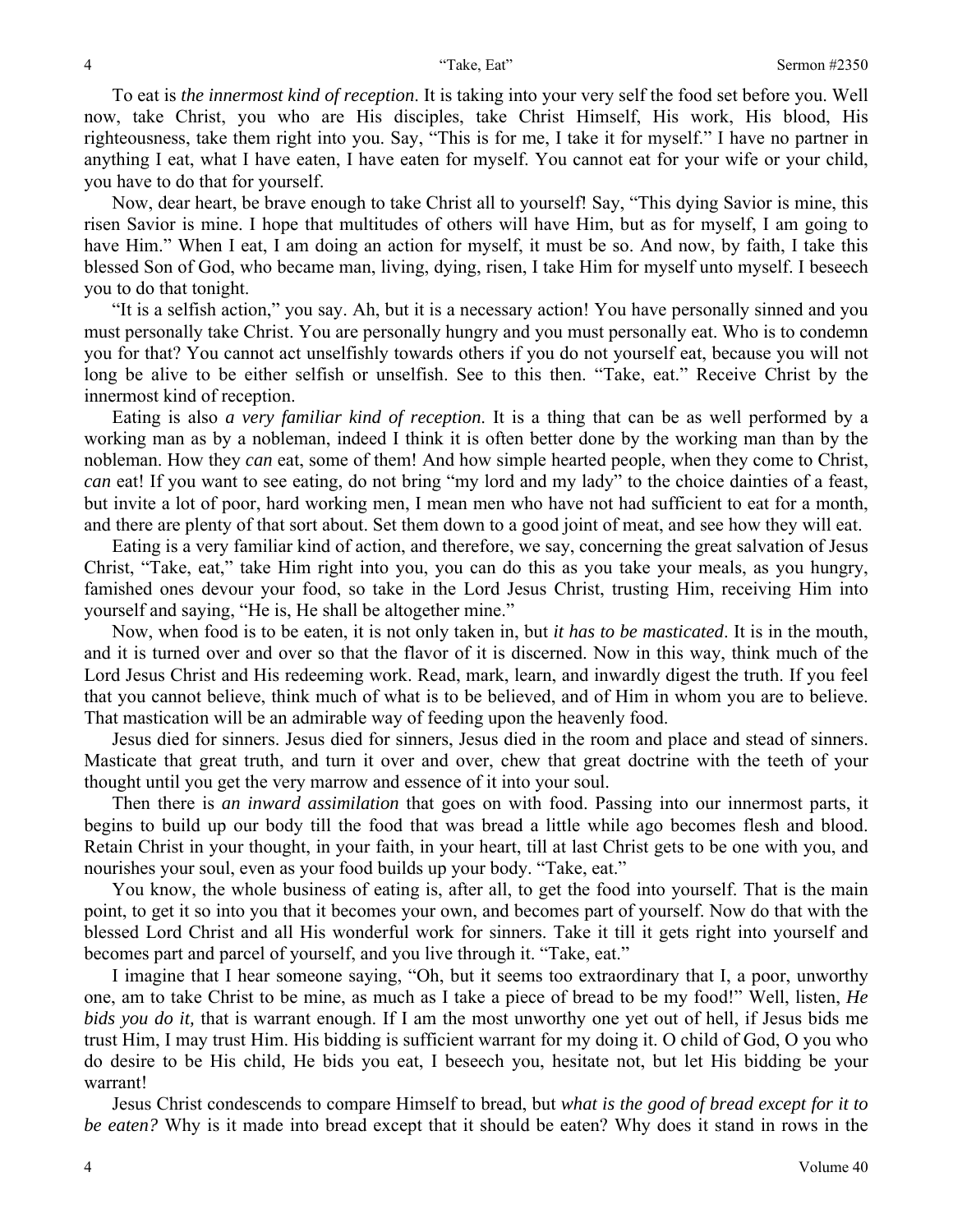#### Sermon #2350 5

bakers' shops? To be looked at? What! Hungry men in the streets, and bread there as an ornament to be looked at? Nay, the very making of bread means food for men, and when the Lord Jesus Christ compares Himself to bread, He means that He has put Himself into such a shape and form, in the covenant of grace, that He intends us to receive Him.

Bread that does not get eaten, what can become of it? The manna in the wilderness that was not eaten, but laid up, bred worms and stank. Our Lord Jesus Christ is of no use unless sinners are saved by Him. A Savior who saves nobody? Why He is like a man who opens a shop and never sells any goods, or a doctor who comes to a town and never has any patients!

Christ must save sinners, He wants sinners, He longs to save sinners. Come and take Him then. Come and eat of that bread, which misses its purpose, and design, and end, if it be not eaten. Christ as bread, yet not eaten, becomes Christ dishonored.

"Take, *eat."* Well, what does this mean—this *eating*? I will tell you. When two men in the East, took a piece of bread and broke it, and one ate one piece, and the other another piece, *it meant friendship*. I go into an Arab's tent, and I cannot tell what kind of a fellow he may be. He may kill me in the night and rob me, but if he hands me a piece of bread and I eat with him, he will not hurt me. The rights of hospitality have secured my safety, there is friendship between him and me.

Now see, God takes a great delight in Jesus Christ, will you not also take delight in Him? Then you see, you have broken bread together, for you delight in the same Person. God trusts His honor with Christ, will you trust your soul with Christ? Then you have broken bread with God. "Take, eat," saith Jesus, and the moment that you have done it, there is the friendship, nay, there is the covenant established between you and the great Father. I know that God loves Jesus Christ better than I do, but I think that I can almost say that He does not more truly love Him than I do.

Oh, what a Christ He is to my soul! And God loves Him too, so He and I are agreed about one thing, we are agreed about a precious Savior, and there is a place where we strike hands, and we are friends forever. Over the sacrifice of Christ is our covenant made. The moment that you have eaten Christ by faith, there is an eternal friendship established between you and your God.

Again, when Jesus says, "Take, eat," His words set forth to us that *He is to become the true nourishment of our soul*. Souls have to be nourished by the truth of God, that is their spiritual meat, and the Lord Jesus Christ, when we think of Him, meditate upon Him, believe in Him, and receive Him, becomes the food of our heart, the sustenance of our spirit. Think much of Him then, do trust Him much, do meditate upon Him much, for thus shall you grow strong in the Lord and be built up so as to attain unto the stature of a perfect man in Christ Jesus. This is what is meant by the text, "Take, eat."

This also pictures *the wonderful union that there is between Christ and His people*. That which a man has fed upon becomes indissolubly joined to himself. You cannot get away from him that which he ate yesterday, it has become a part of himself. I have heard of a priest who took away the New Testament from a little Irish boy. The boy said, "There are ten of the chapters you cannot take away." "Why?" asked the priest. "Because I have learned them by heart."

And so, when you receive Christ into your heart, He cannot be taken away from you. Who shall separate us from the love of Christ? There is such a union between Christ and the believer that there cannot be a separation between them without the destruction of Christ and the man too. They are so interwoven, intertwisted, and intermingled, that there is no possibility of separating them. So, the Savior says to you, who are His disciples, and to you who wish to be, "Take, eat."

As you will see us presently at the communion table, take the bread and eat it, so do you take Christ and feed upon Him, for He commands you so to do. "Take, eat." Dear hearts, there is nothing said about earning it, nothing said about buying it, nothing said about being prepared for it, come then, take the Lord Jesus Christ, and He is yours.

"Oh!" says one, "I will trust Christ, I will take Him now." You young men and young women here tonight, the first Sabbath of my return after my rest, it would be a very happy night for me if you would dare to take Christ.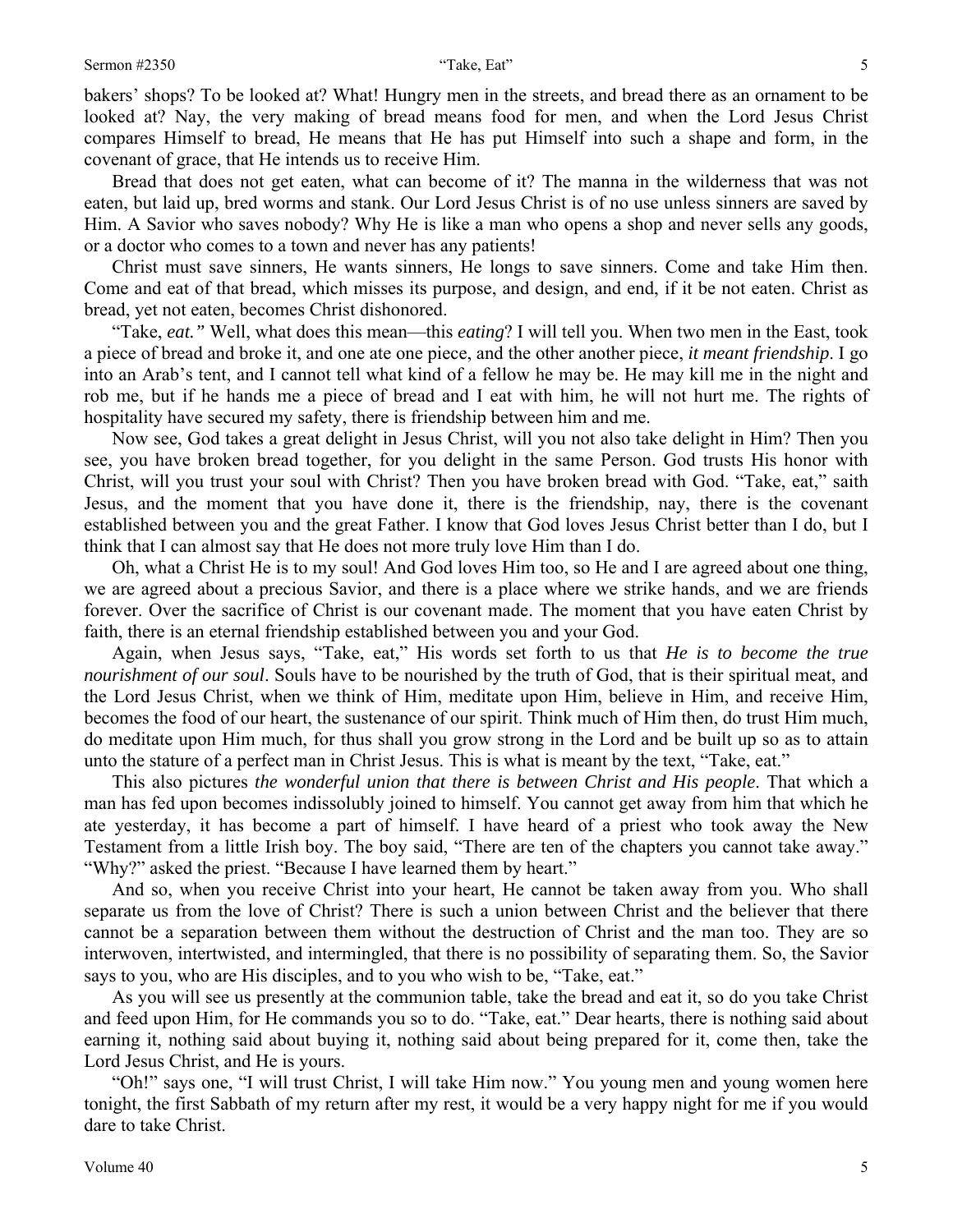When I was in distress of soul, it seemed to me as if I must not take Christ. Years ago when I was a boy of fifteen, that used to be my trouble. I dared not think that Christ died for me, and I was afraid to trust Him with my soul. It gradually dawned upon me that if I dared to do it, I might do it, and that if I did do it, it would be done, and never would be undone, that if I seized the opportunity of Jesus Christ passing by, and touched the hem of His garment, though it would be an awful piece of presumption as it seemed, yet it would be a holy and hallowed presumption, and Christ would not be angry with me for it.

And I know that, when first I believed, I seemed as if I were a thief, and had stolen a cure, but then the Lord Jesus never took it away from me. I ventured, I risked, I dared to say, "I do believe that He can save me, and that He *has* saved me." I rested myself on Him, and then I found peace. Do so tonight.

Jesus said, "He that believeth on me hath everlasting life." He has it now, and it is everlasting, he shall never lose it. He that believeth in Jesus Christ is not condemned, notwithstanding all his past guilt and sin. "He that believeth and is baptized shall be saved."

Now I have given you the whole Gospel, that is how the Master put it, and I have left out no clause of it. "He that believeth and is baptized shall be saved." "If thou shalt confess with thy mouth the Lord Jesus, and shalt believe in thine heart that God hath raised him from the dead, thou shalt be saved. For with the heart man believeth unto righteousness; and with the mouth confession is made unto salvation."

"Take, eat; take, eat; take, eat." I should like to say those words so that you people up in the top gallery there would hear them in twenty years' time, if you are alive, so that as you recollect these lamps, and these tiers of people, you might still seem to hear a voice crying, *perhaps from my grave,* "Take, eat." But do not wait twenty years, "Take, eat," do it tonight. God help you all to do it, for Jesu's sake! Amen.

### **EXPOSITION BY C. H. SPURGEON**

#### *PSALM 147 AND MATTHEW 26:6-30*

#### **Psalms Chapter 147. Verse 1.** *Praise ye the LORD:*

This psalm begins and ends with Hallelujah. So may this service, and so may our lives commence and conclude with Hallelujah!

**1-2.** *For it is good to sing praises unto our God, for it is pleasant; and praise is comely. The LORD doth build up Jerusalem:* 

Oh, that the Lord would do so here tonight!

**2.** *He gathereth together the outcasts of Israel.* 

We want that blessing too. Oh, that some outcasts might be gathered together! It shall make our hearts cry "Hallelujah!" indeed, if there be a building up of the church and an ingathering of the outcasts.

**3.** *He healeth the broken in heart, and bindeth up their wounds.* 

As we read that, we may well say again, "Hallelujah!"

**4.** *He telleth the number of the stars; he calleth them all by their names.* 

And the Hallelujah is not louder because of that fact than it is for the other truth. What a condescending God, "He healeth the broken in heart." How infinite is His mind, "He telleth the number of the stars."

**5-6.** *Great is our Lord and of great power: his understanding is infinite. The LORD lifteth up the meek:* 

How wonderful it is that the Lord should use the greatness of His power and the infinity of His understanding for the lifting up of those whom men often despise, "the meek"!

**6-11.** *He casteth the wicked down to the ground. Sing unto the LORD with thanksgiving; sing praise upon the harp unto our God: who covereth the heaven with clouds, who prepareth rain for the earth, who maketh grass to grow upon the mountains. He giveth to the beast his food, and to the young ravens*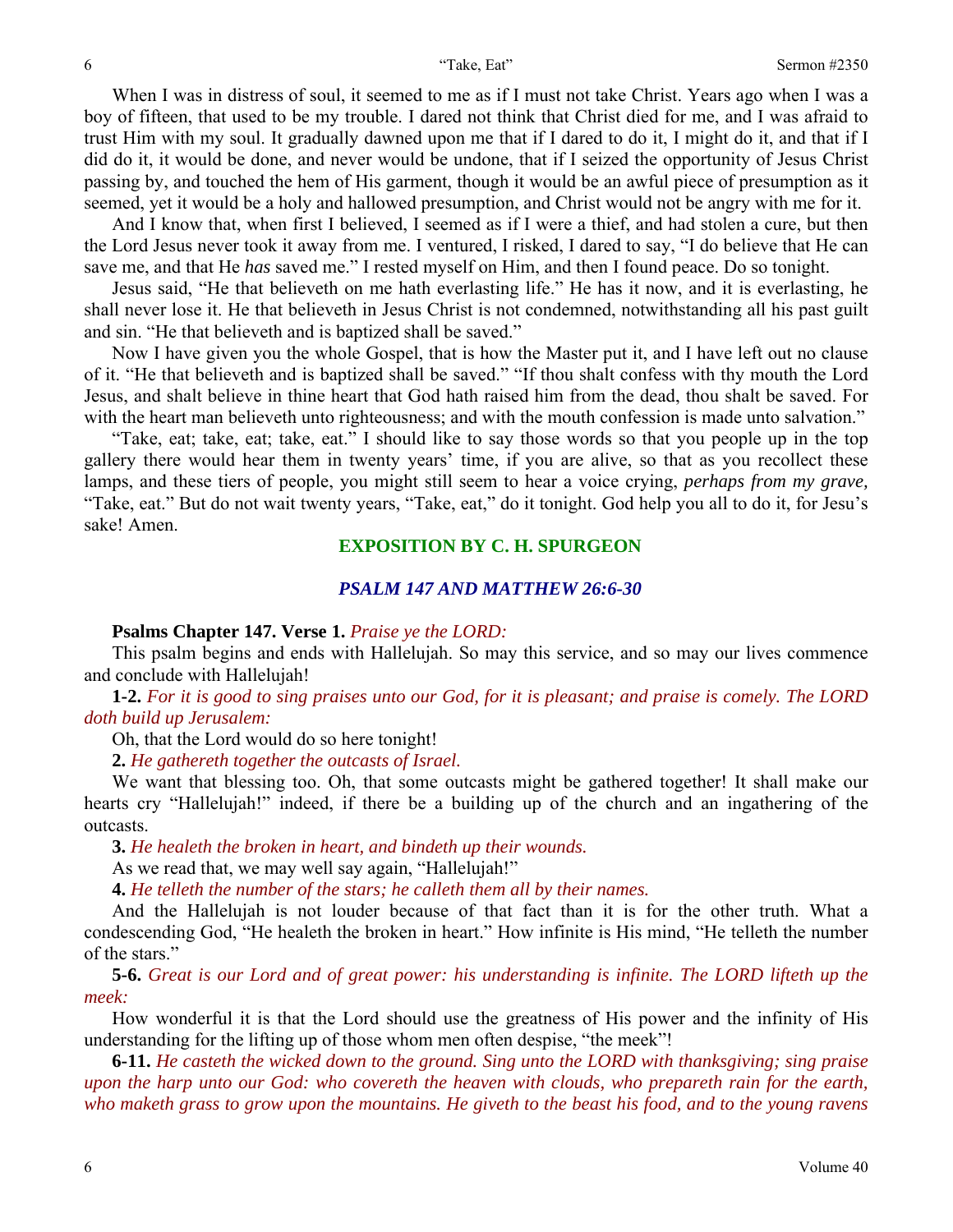which cry. He delighteth not in the strength of the horse: he taketh not pleasure in the legs of a man. The *LORD taketh pleasure in them that fear him, in those that hope in his mercy.* 

Other kings tell of their cavalry and infantry, they boast of their regiments of horse and foot guards, but our great God finds His delight in them that fear Him and even in the feebler sort of these, "those that hope in his mercy." These are the courtiers of JEHOVAH. These are the forces of our God, through whom He will win great victories.

**12-15.** *Praise the LORD, O Jerusalem; praise thy God, O Zion. For he hath strengthened the bars of thy gates; he hath blessed thy children within thee. He maketh peace in thy borders, and filleth thee with the finest of the wheat. He sendeth forth his commandment upon earth: his word runneth very swiftly.* 

Our King's warrant runs everywhere, all over the world. He has universal power in nature, in providence, and in grace, "His word runneth very swiftly."

**16.** *He giveth snow like wool: he scattereth the hoarfrost like ashes.* 

The Hebrews saw God in all the phenomena of nature, let us do the same. Let us attribute every snowflake to the divine hand, and every breath of frost to the divine mouth.

**17-18.** *He casteth forth his ice like morsels: who can stand before his cold? He sendeth out his word, and melteth them:* 

It is just as easy for Him to send warm weather as to give us the chill of winter.

**18.** *He causeth his wind to blow, and the waters flow.* 

His own soft south wind comes, and the fetters of frost dissolve, and the waters flow. It is the Lord that does it all! He is not far from any of us, therefore let us not forget Him.

**19.** *He sheweth his word unto Jacob, his statutes and his judgments unto Israel.* 

The rest of the world can only see Him in nature, but His own people see Him in revelation, in the movements of His Holy Spirit.

**20.** *He hath not dealt so with any nation: and as for his judgments, they have not known them. Praise ye the Lord.* 

Therefore, ye who are favored with His special manifestations of love, take you up the joyous song even if others do not. Hallelujah! "Praise ye the Lord."

Now let us read in the Gospel according to Matthew, chapter twenty-six, beginning at the sixth verse.

**Matthew Chapter 26. Verse 6-7.** *Now when Jesus was in Bethany, in the house of Simon the leper, there came unto him a woman having an alabaster box of very precious ointment, and poured it on his head, as he sat at meat.* 

This is not the woman who anointed Christ's feet with ointment, but another of the holy women who ministered to Him. I believe this was Mary, the sister of Lazarus, who came to Jesus, "having an alabaster box of very precious ointment, and poured it on his head, as he sat at meat."

**8-9.** *But when his disciples saw it, they had indignation, saying, To what purpose is this waste? For this ointment might have been sold for much, and given to the poor.* 

When you do the best you can do from the purest motives, and your Lord accepts your service, do not expect that your brethren will approve all your actions. If you do, you will be greatly disappointed. There was never a more beautiful proof of love to Christ than this anointing at Bethany, yet the disciples found fault with it. As they could not object to the thing itself, they objected that there might have been another thing done that would have been better.

There is a great deal of that kind of wisdom in the world which can always teach you how you might have done a thing better, but if you wait until you learn that wisdom, you will never do anything for your Lord. If this devoted and enthusiastic woman had waited for the advice of these prudent people, she would neither have sold the ointment, nor poured it out. She did well to take council with her own loving heart and then to pour the precious nard upon that dear head which was so soon to be crowned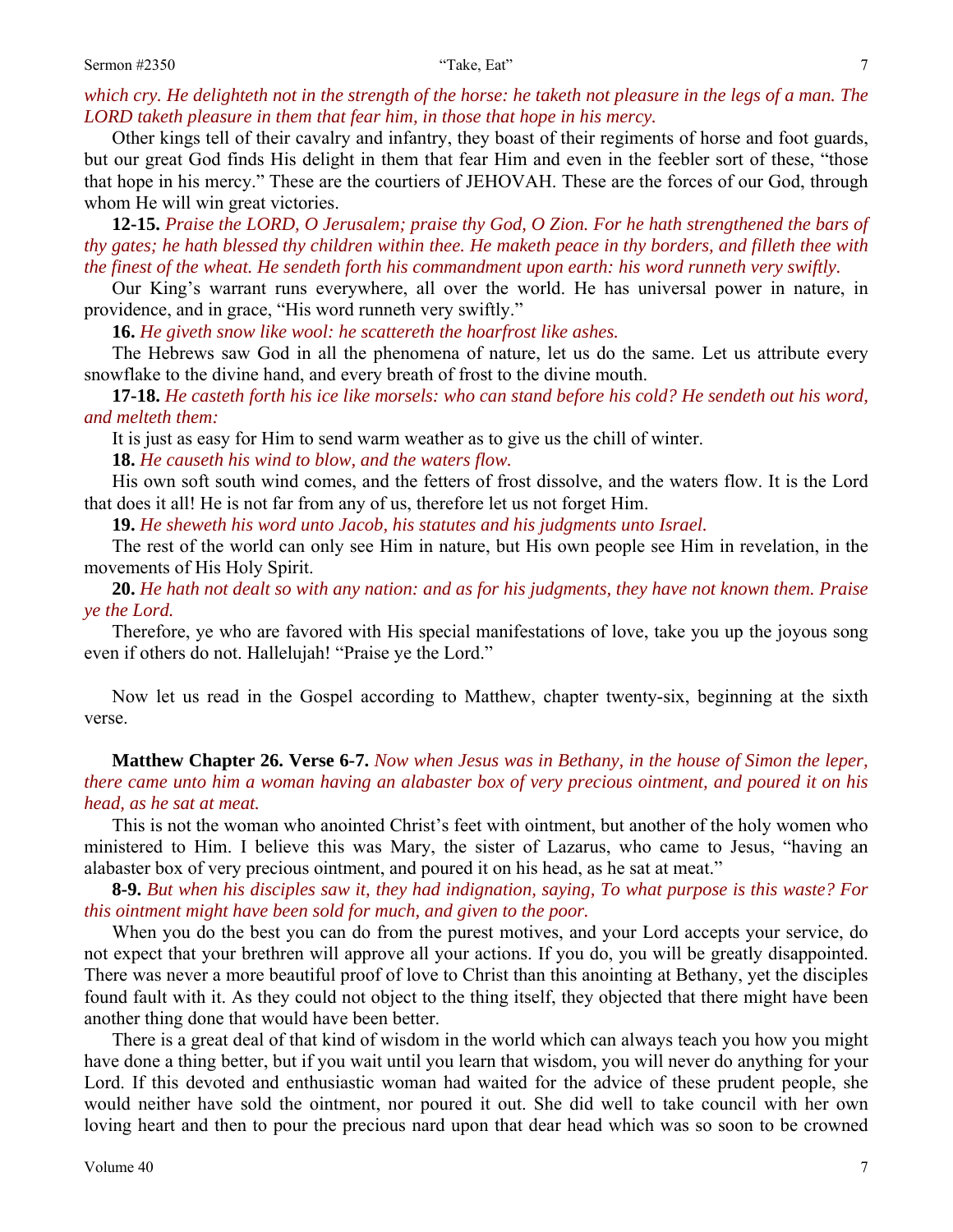with thorns. She thus showed that there was at least one heart in the world that thought nothing was too good for her Lord, and that the best of the best ought to be given to Him. May she have many imitators in every age until Jesus comes again!

**10.** *When Jesus understood it, he said unto them, Why trouble ye the woman?* 

She had been very happy in the act, probably it was the happiest hour in all her life when she gave this costly gift to the Lord she loved so well. But a cloud passed over her bright face as the whispered complaints reached her ears. She was evidently a tender hearted soul, so the Savior said to the disciples, "Why trouble ye the woman?"

**10.** *For she hath wrought a good work upon me.* 

We cannot do what this woman did, but we can perform good works upon others for Christ's sake, and He will accept them as though they were done unto Himself.

**11-13.** *For ye have the poor always with you; but me ye have not always. For in that she hath poured this ointment on my body, she did it for my burial. Verily I say unto you, Wheresoever this gospel shall be preached in the whole world, there shall also this, that this woman hath done, be told for a memorial of her.* 

She probably did not know all that her action meant when she anointed her Lord for His burial. We often do much more than we think we do. The consequences of the simplest action done for Christ may be much greater than we suppose. This woman is preparing Christ's body for His approaching burial. Little dreams she that it is so, but so it is.

Go you, my sister, and do what God bids you, and it shall be seen that you have done far more than you know. Obey the holy impulse within your spirit, my brother, and you may do ten thousand times more than you have ever imagined to be possible. This woman's outburst of affection, this simple hearted act of love to Christ Himself, is one of those things which are to live as long as the Gospel lives. The aroma of this loving deed is to abide as long as the world itself endures.

**14-15.** *Then one of the twelve, called Judas Iscariot, went unto the chief priests, and said unto them, What will ye give me, and I will deliver him unto you?* 

Out of twelve apostles, one was a Judas Iscariot. Marvel not therefore, if among your friends and kinsfolk, you have one who turns against you and betrays you to your enemies.

**15.** *And they covenanted with him for thirty pieces of silver.* 

The price of a slave, thus they were fulfilling the ancient prophecy, "So they weighed for my price thirty pieces of silver."

**16.** *And from that time he sought opportunity to betray him.* 

The traitor sold his Master for thirty pieces of dirty silver, yet many have sold Jesus for a less price than Judas received, a smile or a sneer has been sufficient to induce them to betray their Lord.

**17-18.** *Now the first day of the feast of unleavened bread the disciples came to Jesus, saying unto him, Where wilt thou that we prepare for thee to eat the passover? And he said, Go into the city to such a man, and say unto him, The Master saith, My time is at hand; I will keep the passover at thy house with my disciples.* 

How truly royal was Jesus of Nazareth even in His humility! He had only to send two of His disciples "into the city to such a man," and the guest chamber, furnished and prepared, was at once placed at His disposal. He did not take the room by arbitrary force, as an earthly monarch might have done, but He obtained it by the divine compulsion of almighty love.

Jesus knew something about this man that you and I do not know, so He said to His disciples, Just go and say to him, 'The Master saith, My time is at hand; I will keep the passover at thy house with my disciples.'" Was he not himself a disciple? I cannot say, but this I do know, that the Lord Jesus has a certain number who are willing to help His cause, even though as yet they hardly call themselves His disciples. I should think however, that after this man had once had the Master and His disciples in his house, there must have been a blessing left behind, and he would want to become one of that goodly company.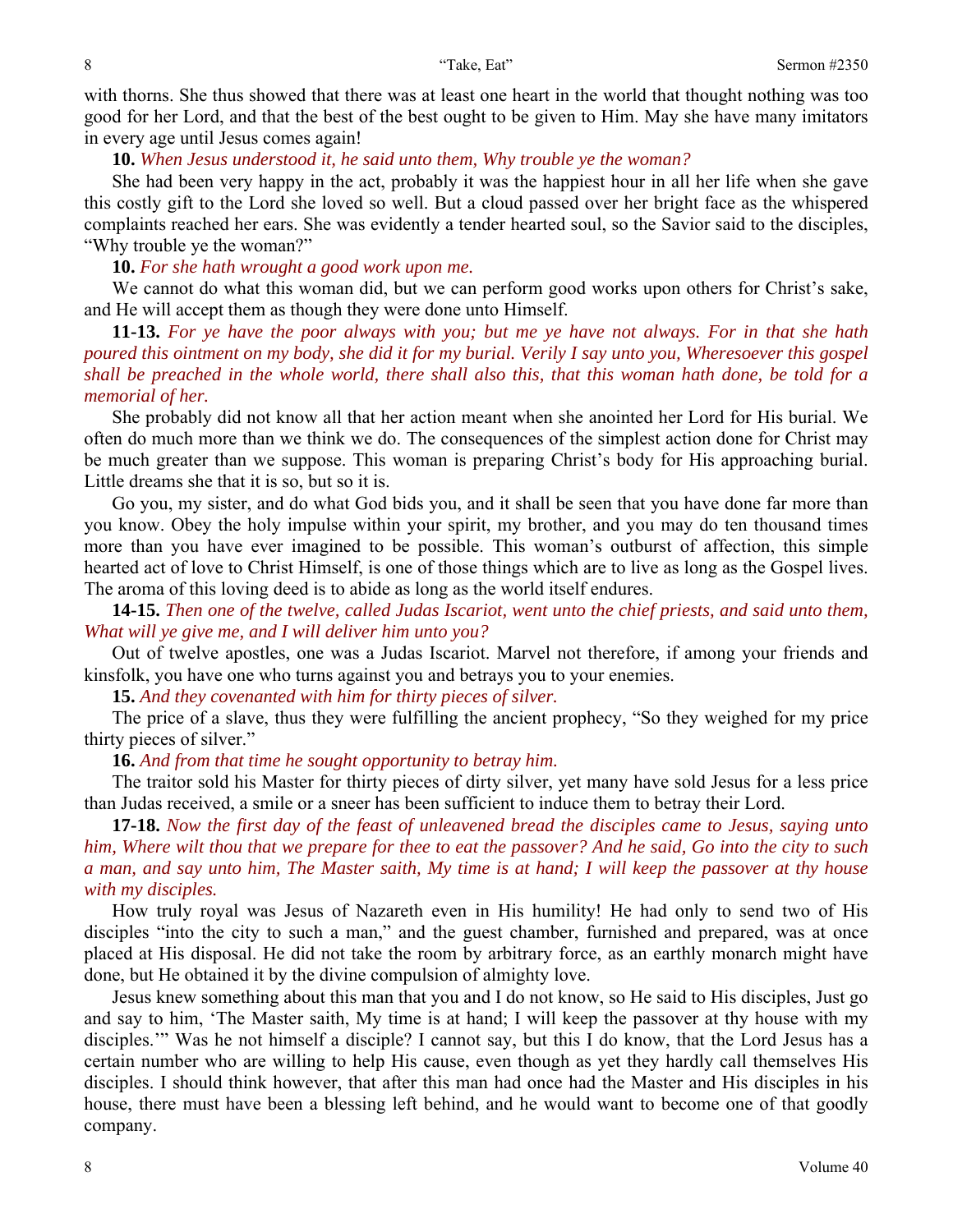It is well, dear friend, that you are willing to have the prayer meeting in your house, it is well that you will stand up on the side of the truth, even if you have no share in it as yet, for maybe—and I hope the "maybe" will become a certainty—you will yet be one of Christ's disciples.

**19.** *And the disciples did as Jesus had appointed them; and they made ready the passover.* 

They went to this man, delivered Christ's message, and he showed them a large upper room, furnished and prepared. If Christ's disciples always loyally did as Jesus appointed them, they would always speed well on His errands. There are many more people in the world ready to yield to Christ than some of us think.

The person sitting or standing by your side is quite unknown to you, but if you will speak to him about the Savior, he will probably respond to your words. At any rate, try him, and see if it is not so. Whether standing or sitting, there must be someone here not yet a disciple who only needs for you to speak a kind word, and the deciding work will be done.

**20-21.** *Now when the even was come, he sat down with the twelve. And as they did eat, he said, Verily I say unto you, that one of you shall betray me.* 

"One of you"—and His eyes would glance round the table as He said it—"one of you shall betray me."

**22.** *And they were exceeding sorrowful, and began every one of them to say unto him. Lord, is it I?* 

No one said, "Lord, is it Judas?" Perhaps no one of the eleven thought that Judas was base enough to betray the Lord who had given Him an honorable place among His apostles. It is certainly a mark of grace that "every one" of the apostles put to their Lord the question, "Is it I?"

**23-24.** *And he answered and said, He that dippeth his hand with me in the dish, the same shall betray me. The Son of man goeth as it is written of him: but woe unto that man by whom the Son of man is betrayed! it had been good for that man if he had not been born.* 

We learn from our Lord's words that divine decrees do not deprive a sinful action of its guilt, "The Son of man goeth as it is written of him: but woe unto that man by whom the Son of man is betrayed!" The criminality of Judas was just as great as though there had been no "determinate counsel and foreknowledge of God" even as it was with those to whom Peter spoke so boldly on the day of Pentecost, when he charged them with the murder of Jesus.

**25.** *Then Judas, which betrayed him, answered and said, Master, is it I? He said unto him, Thou hast said.* 

What a chill that answer must have cast over the little band around the table, especially when Judas rose and started off, to carry out his dreadful purpose of staining his soul with the blood of his Lord!

**26-29.** *And as they were eating, Jesus took bread, and blessed it, and brake it, and gave it to the disciples, and said, Take, eat; this is my body. And he took the cup, and gave thanks, and gave it to them, saying, Drink ye all of it; for this is my blood of the new testament, which is shed for many for the remission of sins. But I say unto you, I will not drink henceforth of this fruit of the vine, until that day when I drink it new with you in my Father's kingdom.* 

Thus Jesus took the great Nazarite vow never to drink of the fruit of the vine till He should drink it new with His disciples in His Father's kingdom. O Lord, You have pledged us in this cup, and You will return before long, and then what festivals we will hold with You, what joy we shall have in You forever and ever!

#### **30.** *And when they had sung an hymn, they went out unto the mount of Olives.*

Was it not truly brave of our dear Lord to sing under such circumstances? He was going forth to His last dread conflict, to Gethsemane, and Gabbatha, and Golgotha, yet He went with a song on His lips.

The door opens, they go downstairs, they are in the open air, that night of the full moon, and they wend their way to the Mount of Olives. Then came that desperate struggle in which the great Captain of our salvation wrestled even to a bloody sweat, and prevailed.

#### **HYMNS FROM "OUR OWN HYMN BOOK"—548, 942, 944**